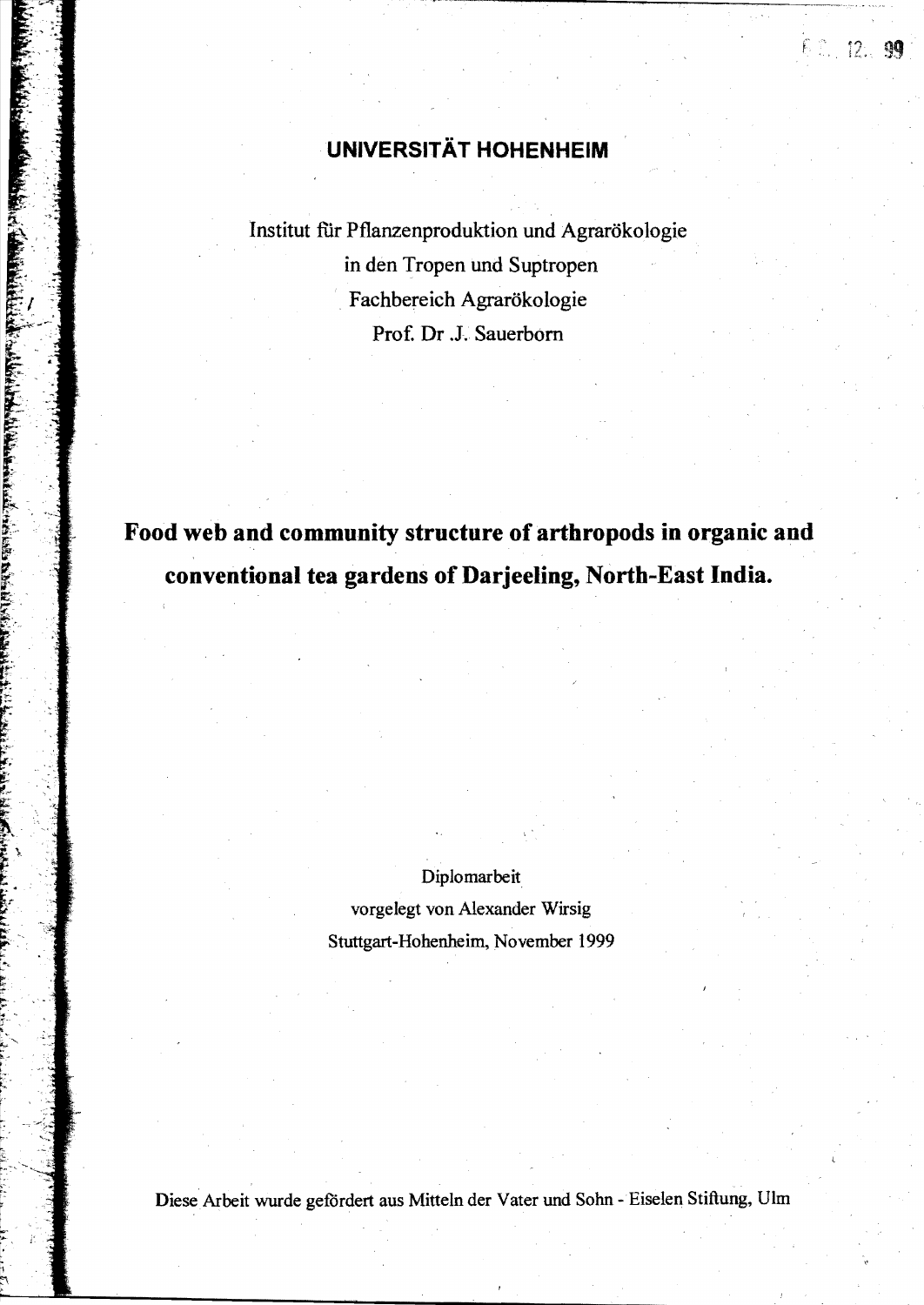## SUMMARY & CONCLUSION

# **6 Summary and Conclusions I Zusammenfassung und Schlußfolgerung**

### **6.1 Summary and Conclusion**

India is the world's main tea producer. Tea, as a permanent monoculture crop, is exposed to many pests, consequently requiring crop protection. Community ecology helps to develop crop protection concepts, based on the proper knowledge of the regulating mechanisms and interrelationships in the tea biocenosis. The arthropodal community in an organic and a coventional tea plantation of Darjeeling, NE-India, was exarnined in differently managed habitats. Field sampling was carried out from April to July 1999 by suction sampling, using pan traps and direct collection. Fourteen parasitoids and five groups of key stone predators, mainly spiders, were detected among the natural enemy complex. The qualitative evaluation revealed that species richness and connectance were higher in the organic plantation than in . the non-organic ones, with beetles, hymenopterans and lepidopterans constituting the major orders. In the organic plantation, both herbivores and natural enemy species, were twice as high. Wandering-active spider species were dominating among the predators arid leaf suckers among the tea pest species. Parasitoids were almost restricted to the organic plantation. In contrast to that, flies, beetles and sucking insect species (Homoptera) were common in the conventional plantation, whereby the composition of the various guilds did not suggest any systematic pattern. The predator-prey relationship was similar in both plantations, which was expected, as according to recent literature this indicator bears an inherent error. No notable difference between the leaf damage in the organic garden with those of nonorganic plantation was observed. The comparison of average the yield for ten years showed likewise no crucial difference. Sections without shade were affected uppermost, followed by sections under shade and damage was least in mixed cropping sections. Among the used techniques, the Tent Cage method was the only one suitable for collecting cross-sections of arthropods.

Taking the findings of various other investigations into consideration, the present study implies the following conclusions: Parasitoids play a significant role among the principal regulating factors of the arthropod community in tea, whereas spiders seem to be less important. The identified key stone species are potent bioindicators for determining the extent of side effects. Organic tea plantations harbour a higher proportion of both, natural enemies and arthropodal herbivores, than conventional ones do. Habitat management by using shade trees and vegetational diversification within the tea field reduces the damage caused by pests. Organic tea cultivation can, with appropiate managment, compete with yield levels common in conventional tea plantations.